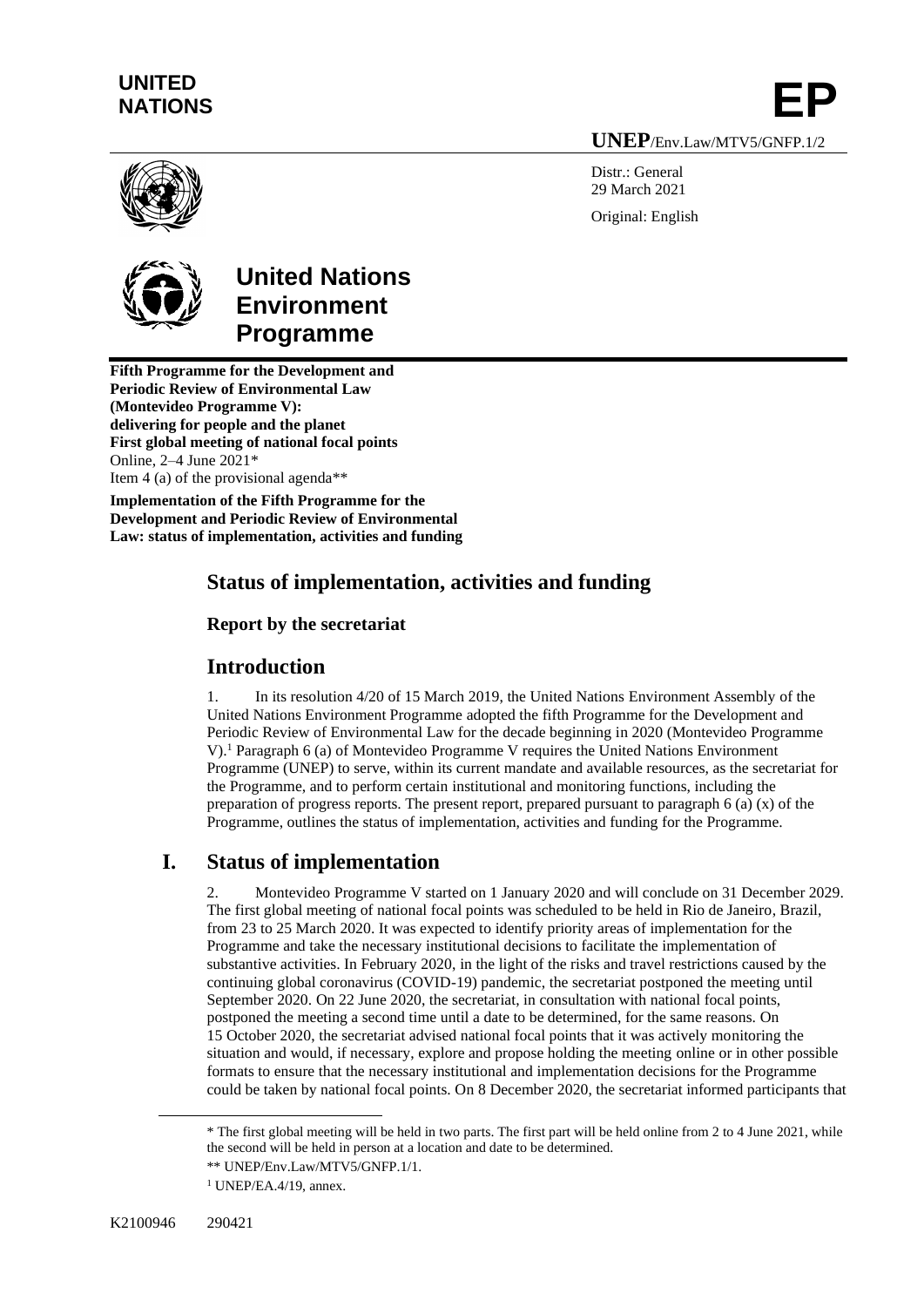it planned to organize and facilitate the meeting in two segments, the first online, to be followed by an in-person meeting.

3. Given the significant delays in holding the first global meeting caused by the continuing COVID-19 pandemic, substantive activities under the Programme have not yet started. In the absence of the first global meeting to facilitate substantive activities, the secretariat has used the time since the adoption of the Programme to invest in and undertake a range of preparatory activities to ensure that the Programme is optimally placed to begin effective implementation following the first global meeting. Those activities include the following:

Development of the UNEP Law and Environment Assistance Platform (UNEP-LEAP). The secretariat has developed UNEP-LEAP as the central delivery and coordination mechanism for information exchange and implementation of the activities under the Programme. UNEP-LEAP is an online platform, available a[t https://leap.unep.org.](https://leap.unep.org/) It comprises three substantive and interconnected sections: (a) technical assistance, which consists of a clearing-house mechanism for countries to request technical assistance and includes a menu of services connected to the core objectives of the Programme; (b) a knowledge base containing cutting-edge environmental law information; and (c) country profiles. The Platform also provides supporting information on Montevideo Programme V, including an activity calendar with events, meeting documents, contact details for all national focal points, information on the steering committee for implementation and details regarding the Programme's partners. The secretariat will present and launch UNEP-LEAP during the online segment of the first global meeting of national focal points.

(b) *Development of communication products to build awareness of the Programme*. The secretariat has developed four key communication products to help to build awareness of the Programme among national focal points and stakeholders. All communication products relating to the Programme are currently available on th[e UNEP website](https://www.unenvironment.org/explore-topics/environmental-rights-and-governance/what-we-do/promoting-environmental-rule-law-1/) $2$  and on UNEP-LEAP. The products are as follows: a user-friendly version of the text of Montevideo Programme V as adopted by the Environment Assembly at its fourth session; a brochure summarizing the key features of Montevideo Programme V; a short video explaining Montevideo Programme V; and a factsheet for national focal points, which will be available in all six official languages of the United Nations (Arabic, Chinese, English, French, Russian and Spanish).

(c) *Increasing the number of designated national focal points*. The secretariat, including through its regional offices, has actively sought the designation of national focal points from member States that have not yet done so. As at 15 March 2021, the secretariat had received confirmation of the designation of 128 national focal points. More information on the status of national focal points is set out in document UNEP/ENV.LAW/MTV5/GNFP.1/3 and is available on UNEP-LEAP. The secretariat has also engaged with national focal points through requests for information concerning the global assessment of air pollution legislation, the report of which is soon to be published with the title "Regulating air quality: the first global assessment of air pollution legislation"; the survey on national policy and legislation on the management of different types of COVID-19-related waste; the survey being conducted as part of updating the publication "Environmental Courts and Tribunals: a guide for policy-makers", and a webinar on the above-mentioned air pollution report.

(d) *Outreach to partners of the Programme*. The secretariat convened an inter-agency dialogue entitled "Advancing Environmental Rule of Law Together" in Geneva from 26 to 28 November 2019 to build partnerships for the effective implementation of Montevideo Programme V. The meeting was attended by seven secretariats of multilateral environmental agreements, nine United Nations entities, intergovernmental organizations, the International Union for Conservation of Nature and colleagues from across UNEP. All the participants expressed strong support for Montevideo Programme V and expressed their willingness to partner with UNEP in the implementation of the Programme.<sup>3</sup> A group called "Legal Officers Network for Montevideo

<sup>2</sup> Se[e https://www.unenvironment.org/explore-topics/environmental-rights-and-governance/what-we](https://www.unenvironment.org/explore-topics/environmental-rights-and-governance/what-we-do/promoting-environmental-rule-law-1/)[do/promoting-environmental-rule-law-1/.](https://www.unenvironment.org/explore-topics/environmental-rights-and-governance/what-we-do/promoting-environmental-rule-law-1/)

<sup>&</sup>lt;sup>3</sup> In attendance were representatives from the Convention on Access to Information, Public Participation in Decision-making and Access to Justice in Environmental Matters (Aarhus Convention); the Basel Convention on the Control of Transboundary Movements of Hazardous Wastes and their Disposal; the Rotterdam Convention on the Prior Informed Consent Procedure for Certain Hazardous Chemicals and Pesticides in International Trade; the Stockholm Convention on Persistent Organic Pollutants; the Convention on Biological Diversity; the Convention on International Trade in Endangered Species of Wild Fauna and Flora; the Convention on the Conservation of Migratory Species of Wild Animals and its associated agreements; the Vienna Convention for the Protection of the Ozone Layer; the United Nations Framework Convention on Climate Change; the Food and Agriculture Organization of the United Nations; the Office of the United Nations High Commissioner for Human Rights; the United Nations Human Settlements Programme; the United Nations Office on Drugs and Crime; the